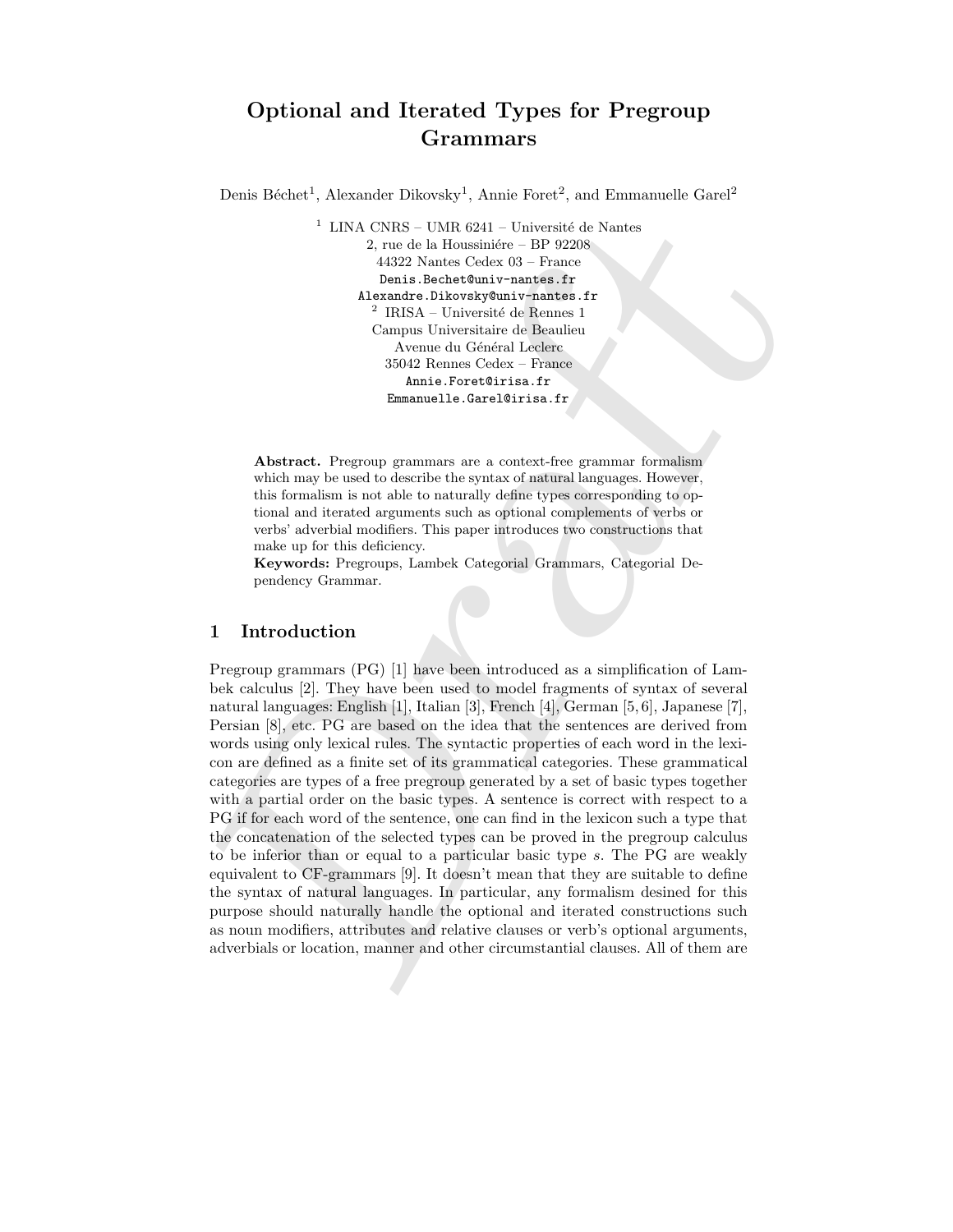optional and their number is not bounded. Whereas the CF-grammars handle such constructions rather naturally, they are problematic for the conventional PG. Like the Lambek categorial grammars, the PG are resource sensitive. In particular, in PG proofs, every simple type (except s) should be linked and reduced with exactly one dual type. So a PG cannot define a simple type that is optional or linked to zero, one, or several duals. This effect can be simulated in PG using complex types, however this simulation has serious disadvantages (see a discussion below) .

In this paper, we propose a different solution to this problem adding new rules to the PG calculus. As a result, we obtain a class of PG with simple optional and iterated types, which express the optional and iterated constructions in the way the dependency grammars do  $([10-13])$ . We prove that the new calculus is decidable.

## 2 Background

**Definition 1 (Pregroup).** A pregroup is a structure  $(P, \leq, \cdot, l, r, 1)$  such that  $(P, \leq, \cdot, 1)$  is a partially ordered monoid<sup>3</sup> and l, r are two unary operations on P that satisfy for all element  $x \in P$ ,  $x^l x \leq 1 \leq xx^l$  and  $xx^r \leq 1 \leq x^r x$ .

Definition 2 (Free Pregroup). Let  $(P, \leq)$  be an ordered set of basic types,  $P^{(\mathbb{Z})} = \{p^{(i)} \mid p \in P, i \in \mathbb{Z}\}\$ be the set of simple types and  $T_{(P,\leq)} = (P^{(\mathbb{Z})})^* =$  ${p_1^{(i_1)} \cdots p_n^{(i_n)} \mid 0 \leq k \leq n, p_k \in P \text{ and } i_k \in \mathbb{Z}}$  be the set of types. The empty sequence in  $T_{(P,\leq)}$  is denoted by 1. For X and  $Y \in T_{(P,\leq)}$ ,  $X \leq Y$  iff this relation is derivable in the following system where  $p, q \in P$ ,  $n, k \in \mathbb{Z}$  and  $X, Y, Z \in T_{(P, \leq)}$ :



This construction, proposed by Buskowski [9], defines a pregroup that extends  $\leq$  on basic types P to  $T_{(P,\leq)}$ <sup>4 5</sup>.

- <sup>4</sup> Left and right adjoints are defined by  $(p^{(n)})^l = p^{(n-1)}$ ,  $(p^{(n)})^r = p^{(n+1)}$ ,  $(XY)^l =$  $Y^l X^l$  and  $(XY)^r = Y^r X^r$ . We write p for  $p^{(0)}$ . We also iterate left and right adjoints for every  $X \in T_{(P,\le)} : X^{(0)} = X, X^{(n+1)} = (X^r)^{(n)}$  and  $X^{(n-1)} = (X^l)^{(n)}$
- $5 \le$  is only a preorder. Thus, in fact, the pregroup is the quotient of  $T_{(P,\le)}$  by the equivalence relation  $X \leq Y \& Y \leq X$ .

<sup>&</sup>lt;sup>3</sup> We briefly recall that a *monoid* is a structure  $\langle M, \cdot, 1 \rangle$ , such that  $\cdot$  is associative and has a neutral element 1 ( $\forall x \in M : 1 \cdot x = x \cdot 1 = x$ ). A partially ordered monoid is a monoid  $\langle M, \cdot, 1 \rangle$  with a partial order  $\leq$  that satisfies  $\forall a, b, c: a \leq b \Rightarrow c \cdot a \leq$  $c \cdot b$  and  $a \cdot c \leq b \cdot c$ .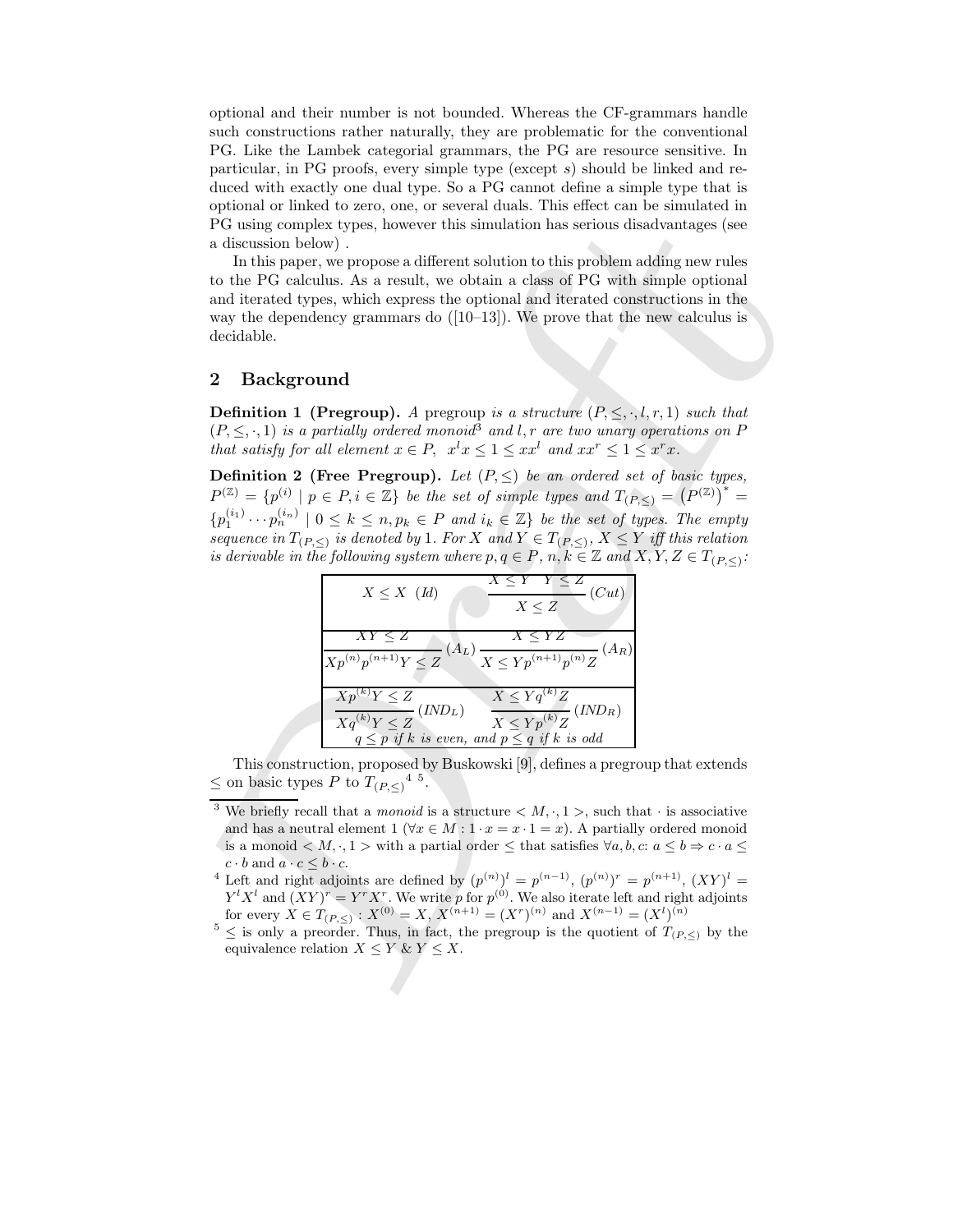The Cut Elimination. The cut rule in the Free Pregroup calculus can be eliminated: every derivable inequality has a cut-free derivation.

**Definition 3 (Pregroup Grammar).** Let  $(P, \leq)$  be a finite partially ordered set. A pregroup grammar based on  $(P, \leq)$  is a lexicalized grammar  $G = (\Sigma, I, s)$ such that  $s \in T_{(P,\leq)}$ . G assigns a type X to a string  $v_1 \cdots v_n$  of  $\Sigma^*$  iff for  $1 \leq i \leq n$ ,  $\exists X_i \in I(v_i)$  such that  $X_1 \cdots X_n \leq X$  in the free pregroup  $T_{(P,\leq)}$ . The language  $\mathcal{L}(G)$  is the set of strings in  $\Sigma^*$  that are assigned s by G.

1  $\leq i \leq m$ ,  $\overline{n} \leq \overline{n}$  ( $K_0 = \overline{n}$ ) ( $K_1 = \overline{n}$ ) ( $K_2 = \overline{n}$ ) ( $K_3 = \overline{n}$ ) ( $K_4 = \overline{n}$ ) ( $K_5 = \overline{n}$ ) ( $K_6 = \overline{n}$ ) ( $K_7 = \overline{n}$ ) ( $K_8 = \overline{n}$ ) ( $K_1 = \overline{n}$ ) ( $K_2 = \overline{n}$ ) ( $K_3 = \overline{n}$ ) ( $K_4 = \overline{n}$ ) ( $K_5 = \overline$ *Example 4.* Let us see the following sentence taken from "Un amour de Swann" by M. Proust: Maintenant, tous les soirs, quand il l'avait ramenée chez elle, il fallait qu'il entrât. <sup>7</sup> In Fig. 1 we show a proof of correctness of assignment of types to its fragment. The primitive types used in this proof are:  $\pi_3$  and  $\overline{\pi_3}$ = third person (subject) with  $\pi_3 \leq \overline{\pi_3}$ ,  $p_2$  = past participle,  $\omega$  = object, s = sentence,  $s_5$  = subjunctive clause, with  $s_5 \leq s$ ,  $\sigma$  = complete subjunctive clause.  $\tau$  = adverbial phrase. This grammar assigns s to the following sentence:

quand il l' avait ramenée chez-elle il fallait qu' il entrât



In more details, this grammar assigns  $\sigma$  to "qu'il entrât", due to:



### 3 Optional and Iterated Primitive Types

In Fig. 2, we present a more traditional analysis of the sentence in Example 4 represented as a dependency tree.



Figure 2

- <sup>6</sup> A lexicalized grammar is a triple  $(\Sigma, I, s)$ :  $\Sigma$  is a finite alphabet, I assigns a finite set of categories (or types) to each  $c \in \Sigma$ , s is a category (or type) associated to correct sentences.
- <sup>7</sup>  $[FR: Now, every evening when he took back her to her home, he ought to enter]$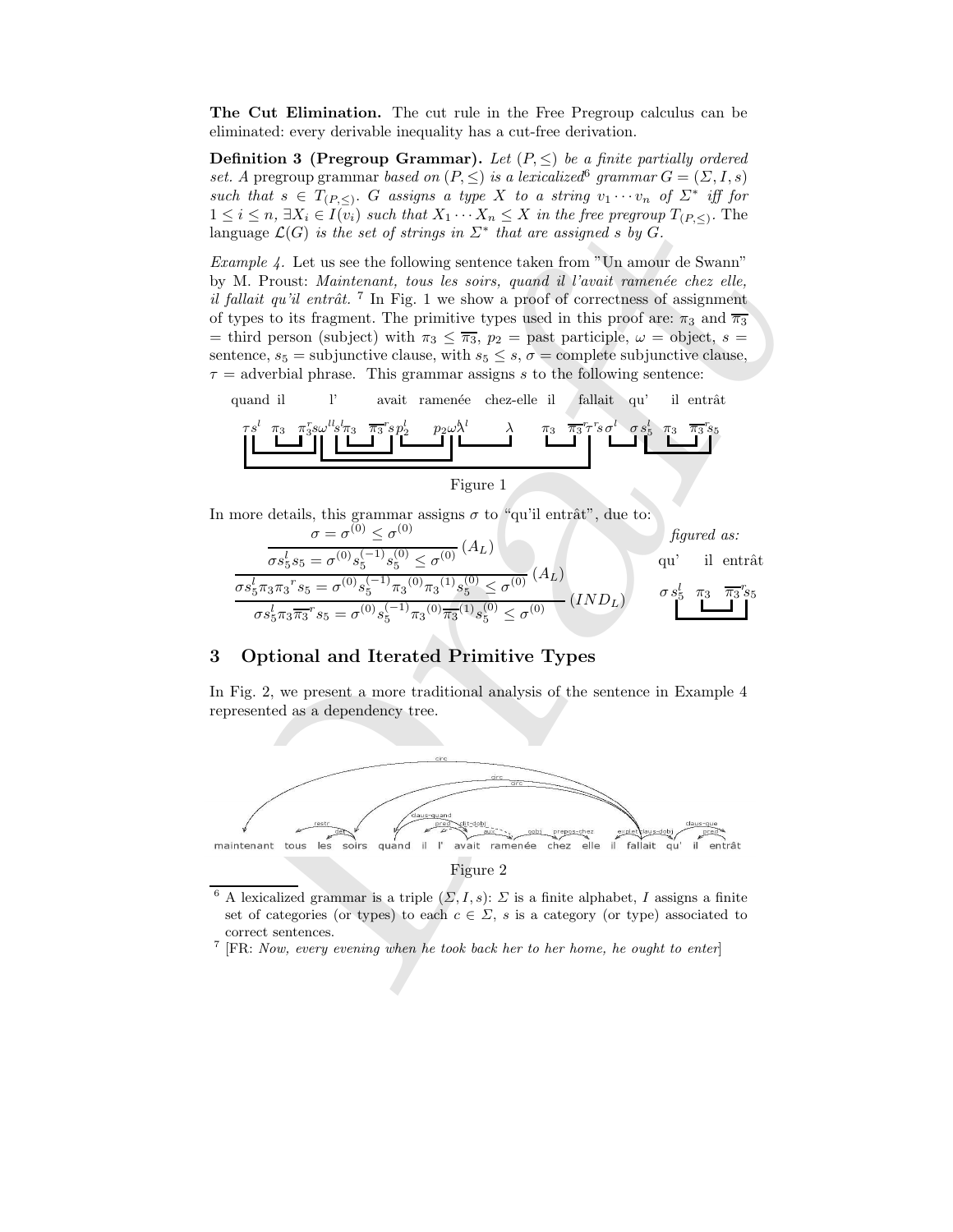We see that the verb *fallait* governs three consecutive circumstantial phrases: Maintenant, tous les soirs and quand il l'avait ramenée chez elle. All the three are optional and there might be some more dependent circumstantial phrases in this sequence. We can also remark that the oblique object chez elle is optional for the verb ramener.

### A Dependency Grammar Appoach

A Dependency Grammar Apposch<br>
in nul-based dependency grammas (ff. [13]), as well as in the focal environment dependency grammas of Sleator and Tempelty [12], such optional and<br>
iterated constructions are defined using re In rule-based dependency grammars (cf. [13]), as well as in the local environment dependency grammars of Sleator and Temperly [12], such optional and iterated constructions are defined using restricted regular expressions. In categorial dependency grammars (CDG) [14, 15], which are a kind of categorial grammars with dependency types as categories, these constructions are defined using rather traditional reduction rules. For instance, the left iterated types are defined by the following two rules:

$$
\mathbf{I}^{\mathbf{l}}.\ \ a[a^*\backslash \alpha] \vdash [a^*\backslash \alpha] \mathbf{\Omega}^{\mathbf{l}}.\ \ [a^*\backslash \alpha] \vdash \alpha
$$

#### Several Pregroup Approaches

Below, we denote the optional types by  $a^2$  and the iterated types by  $a^*$ . Let us show how such types might be defined in the free pregroup. We see at least three approaches, among which only the last one is considered below in full detail.

A Simulation with Compound Types. The first way to define the optional types might be using the following definitions:

$$
\begin{array}{l}a^*\stackrel{\mathbf{Def}}{=}x_{a^*}x_{a^*}^r\\a^? \stackrel{\mathbf{Def}}{=}x_{a^?}y_{a^?}y_{a^?}^rz_{a^?}z_{a^?}^r x_{a^?}^r\end{array}
$$

Here, the basic types  $x_{a^*}$ ,  $x_{a^?}$ ,  $y_{a^?}$  and  $z_{a^?}$  must not be used for any other purpose. This simulation is not perfect because the duals of the optional type  $x_{a^*}x_{a^*}^r$  or of the iterated type  $x_{a^2}y_{a^2}y_{a^2}^r z_{a^2}z_{a^2}^r x_{a^2}^r$  are not simple but compound types and that is problematic. In fact, we have to simulate  $a^*$ ,  $a^r$  and  $a^l$ , such as we can obtain the composition of  $a^*$ , on the right with  $a^r$  and on the left with  $a^l$ . We have an other simulation to do with  $a^2$ ,  $a^r$  and  $a^l$ .

**A List-like Simulation** In order to simulate an iterated type  $\left[\alpha/a^*\right]a^* \vdash \alpha$  we can distinguish two types, one type  $\alpha$  for a first use in a sequence and one type  $a^ra$  for next uses in a sequence of elements of type  $a$  (this encodes in fact one or more iterations of  $a$ ). To fully encode  $a^*$ , we may add assignments  $b$ , whenever ba<sup>∗</sup> was intended. As in

```
John run fast yesterday
  n \quad n^r\, s a^l \quad a \qquad aa^ra
```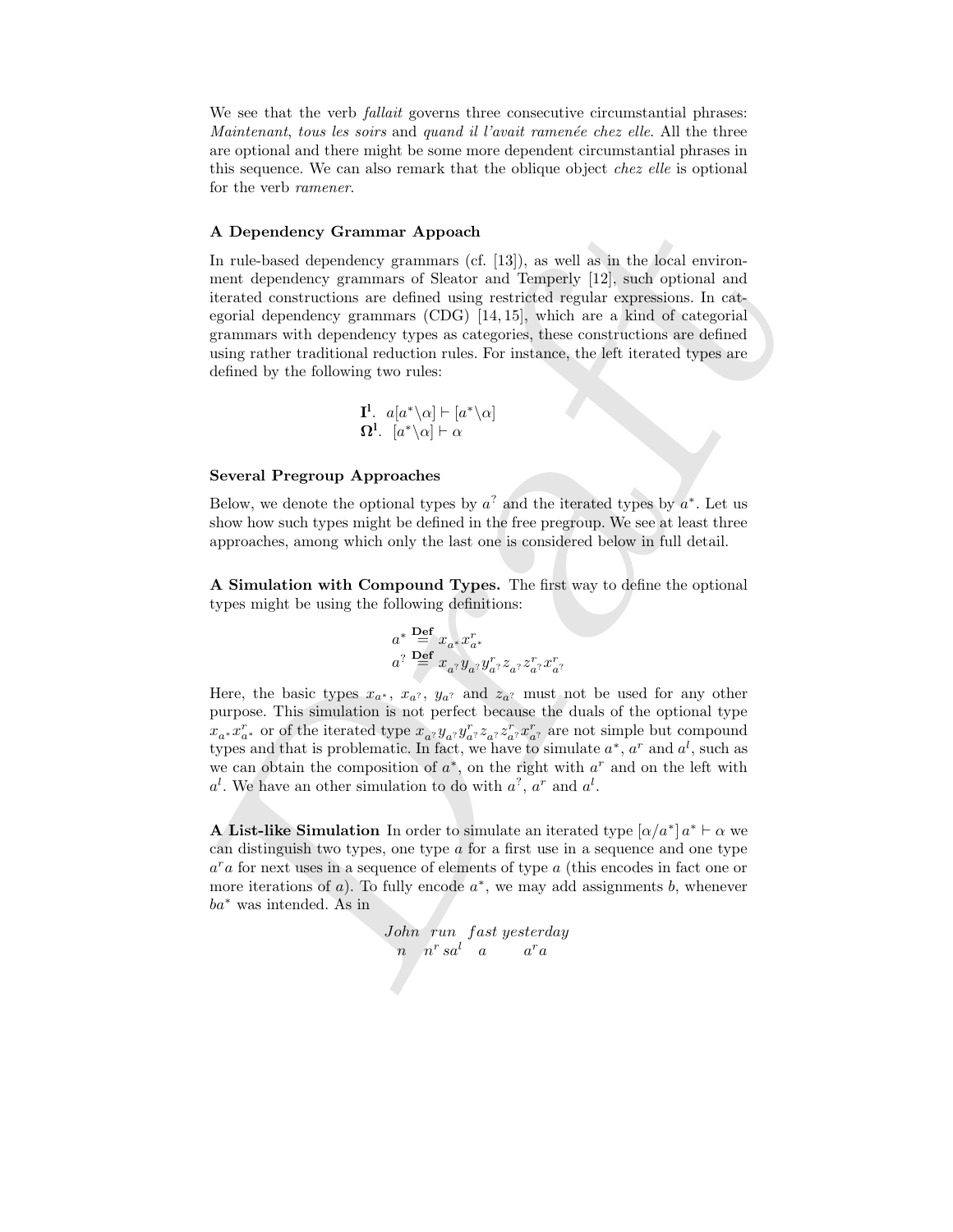We have two assignments for run: in "John run", run  $\mapsto$   $n^r s$  but in "John run fast, yesterday", "run"  $\mapsto$   $n^rsa^l$ . Unfortunately, this approach increases the number of types in the lexicon: if a type has  $k$  iterated simple types, the simulation associates  $2^k$  types. The same problem occurs with a simulation of an optional simple type using two types, one with the optional simple type and the second without it.

Adding Rules to Pregroup Grammars We propose another definition of the optional and iterated types adding to the PG calculus new rules. Our purpose is to ensure properties such as  $a \leq a^?$ ,  $a^*a \leq a^*$ ,  $aa^* \leq a^*$ ,  $1 \leq a^?$ ,  $1 \leq a^*$  (see Corollary 7).

Definition 5 (PG with Optional and Iterated Types). We add the following rules to a PG that define  $p^2$  and  $p^*$  for p a basic type<sup>8</sup>:

Adding Rules to Pregroup Grammars We propose another definition of the  
optimal and iterated types adding to the PG calculus new rules. Our purpose  
is to ensure properties such as 
$$
a \le a^7
$$
,  $a^*a \le a^*, aa^* \le a^*, 1 \le a^7$ ,  $1 \le a^*$  (see  
Corollary 7).  
Definition 5 (PG with Optional and Iterated Types). We add the fol-  
lowing rules to a PG that define  $p^7$  and  $p^*$  for p a basic type<sup>8</sup>:  
 $XY \leq Z$   
 $\overline{X}p^{7(2k+1)}Y \leq Z$   
 $\overline{X}p^{7(2k+1)}Y \leq Z$   
 $\overline{X}p^{7(2k+1)}Y \leq Z$   
 $\overline{X}p^{7(2k+1)}Y \leq Z$   
 $\overline{X}p^{7(2k+1)}Y \leq Z$   
 $\overline{X}p^{7(2k+1)}Y \leq Z$   
 $\overline{X}p^{7(2k+1)}Y \leq Z$   
 $\overline{X}p^{7(2k+1)}Y \leq Z$   
 $\overline{X}p^{7(2k+1)}Y \leq Z$   
 $\overline{X}p^{7(2k+1)}Y \leq Z$   
 $\overline{X}p^{7(2k+1)}Y \leq Z$   
 $\overline{X}p^{7(2k+1)}Y \leq Z$   
 $\overline{X}p^{4(k+1)}Y \leq Z$   
 $\overline{X}p^{4(k+1)}Y \leq Z$   
 $\overline{X}p^{4(k+1)}Y \leq Z$   
 $\overline{X}p^{4(k+1)}Y \leq Z$   
 $\overline{X}p^{4(k+1)}Y \leq Z$   
 $\overline{X}p^{4(k+1)}Y \leq Z$   
 $\overline{X}p^{4(k+1)}Y \leq Z$   
 $\overline{X}p^{4(k+1)}Y \leq Z$   
 $\overline{X}p^{4(k+1)}Y \leq Z$   
 $\overline{X}p^{4(k+1)}Y \leq Z$   
 $\overline{X}p^{4(k+1)}Y \leq Z$   
 $\overline{X}p^{4(k+1)}$ 

As desired, this system enjoys the following property and corollary.

**Proposition 6.** Let  $U_i \leq 1$  for  $0 \leq i \leq n$  and  $C_j \leq a$  for  $1 \leq j \leq n$ . Then  $U_0C_1U_1 \le a^?$  and  $\forall k, 1 \le k \le n : U_0C_1U_1C_2 \cdots U_ka^*U_{k+1} \cdots C_nU_n \le a^*.$ 

*Proof.* It is easy to check that if  $X_i \leq Y_i$  for  $1 \leq i \leq n, n \in \mathbb{N}$  then  $X_1 \cdots X_n \leq Y_i$  $Y_1 \cdots Y_n$ . Thus  $U_0 C_1 U_1 \le a$  and using  $(? - D_R)$ , we find  $U_0 C_1 U_1 \le a^?$ . Similarly, we have  $U_0C_1U_1C_2\cdots U_ka^*U_{k+1}C_nU_n \le a\cdots aa^*a\cdots a$ . Using  $(*-C_R)$  and  $(* - C'_R)$ , we find  $U_0C_1U_1C_2\cdots U_k a^*U_{k+1}\cdots C_nU_n \le a^*$ .

Corollary 7 (Optional and Iterated Basic Types). For a, a basic type:

$$
\begin{array}{c}\n a \leq a^? \\
 1 \leq a^? \\
 \end{array}\n\qquad\n\begin{array}{c}\n a^*a \leq a^* \\
 aa^* \leq a^* \\
 1 \leq a^*\n\end{array}
$$

 $8p^2$  and  $p^*$  are considered as incomparable (with respect to the PG order) basic types: Rules  $(A_L)$  and  $(A_R)$  are valid.  $(IND_L)$  and  $(IND_R)$  are useless (if  $p \neq q$ then  $p^? \nleq q, p^? \nleq q^?, p^? \nleq q^*,$  etc)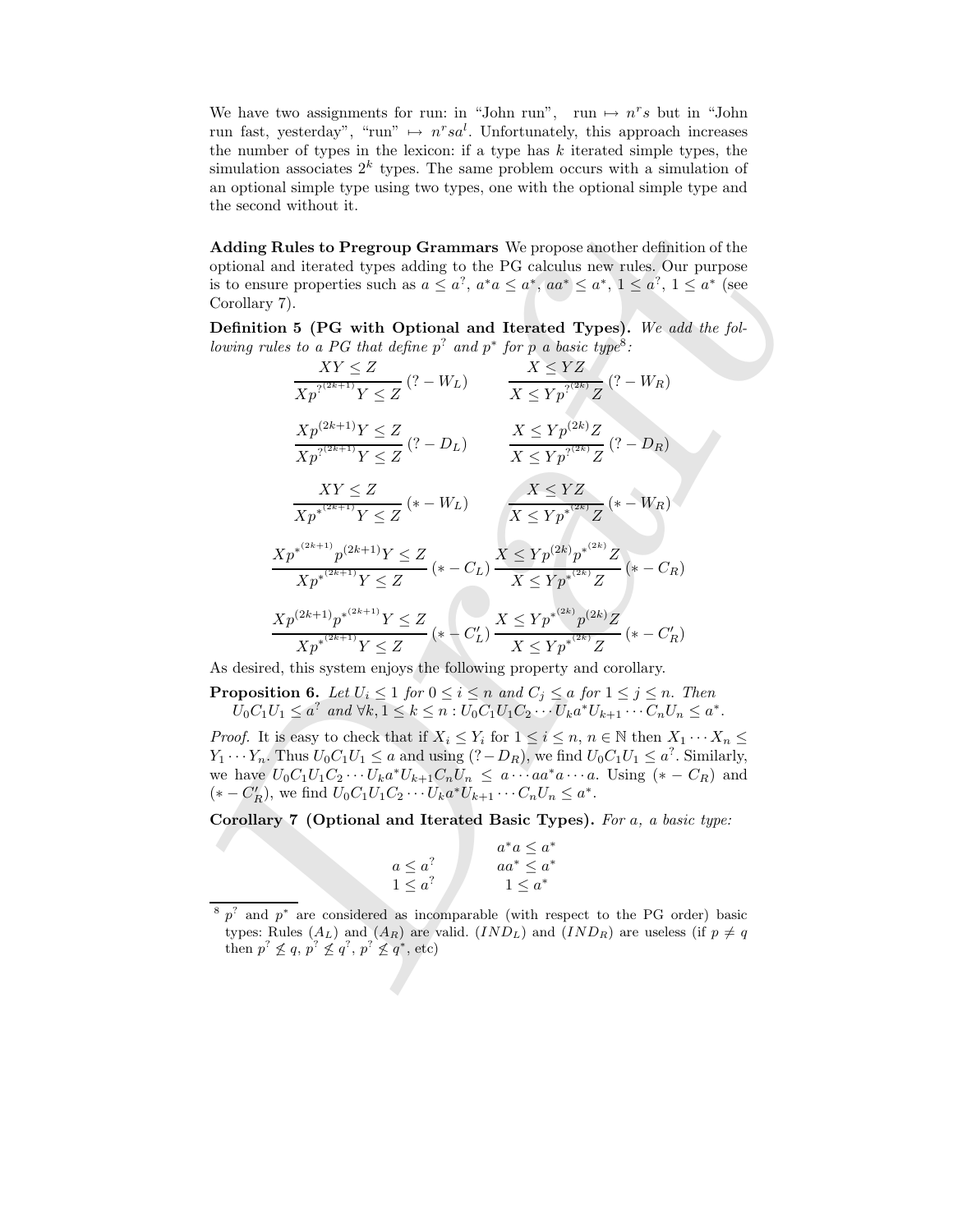Theorem 8. This construction defines a pregroup that extends the free pregroup based on  $(P, \leq)$ .

Proof. The structure is a monoid. It is partially ordered (the Cut rule implies transitivity) and moreover with a deduction of  $X_1 \leq Y_1$  and a deduction of  $X_2 \leq Y_2$ , we can build a deduction of  $X_1X_2 \leq Y_1Y_2$ : the structure is a partially ordered monoid. Finally  $l$  and  $r$  define the left and right adjoints: the proofs use  $(A_L)$ ,  $(A_R)$ ,  $(Id)$ .

Example 9. In FiG. 3, we show an analysis of the sentence of Proust in the calculus. The primitive types used below are:  $\pi_3$  = third person (subject),  $p_2$  = past participle,  $\omega =$  object,  $s =$  sentence,  $s_5 =$  subjunctive clause,  $\sigma =$  complete subjunctive clause,  $d =$  determinant,  $\rho =$  restrictive adjective,  $\tau =$  adverbial phrase.

 $\rho^{2^r}$  corresponds to a left optional restrictive adjective argument,  $\lambda^{2^l}$  to a right locative argument and  $\tau^{*'}$  (or  $\tau^{*'}$ ) to right (or left) iterated adverbial phrase arguments.



Theorem 10 (The Cut Elimination). The cut rule can be eliminated in the extended calculus: every derivable inequality has a cut-free derivation.

Proof. The proof is given in Appendix A.

Corollary 11 (Decidability). The provability of an inequality in this system is decidable

ordered monoid. Firmly I and r define the left and right adjoints: the proofs use<br>  $(A_2)$ ,  $(A_3)$ ,  $(B_4)$ . By the sum a malytis of the sentence of Proust in the<br>
Example 9. In FiG. 3, we show an analytis of the sentence o *Proof.* The provability of  $X \leq Y$  for the free pregroup based on  $(P, \leq)$  (without iterated or optional basic type) is a direct consequence of the elimination of the cut rule because the set of possible premises appearing in a cut-free deduction of  $X \leq Y$  is finite. The proof is also correct with the addition of optional basic types. However, for a free pregroup with iterated basic types, this argument in not valid because  $(*-C_L), (*-C_R), (*-C_L'), (*-C_R')$  introduce new occurrences of basic types in a cut-free derivation. However, we can limit the number of uses of these rules by the number of basic types in  $X$  and  $Y$  (this is a consequence of the parity condition on the exponent of the iterated or optional simple type). Thus, even if the search space is infinite, we can limit it to a finite subset.

## 4 Conclusion

This paper introduces in pregroups two new type constructors ? (option) and ∗ (iteration) allowing to handle in a natural way the optional and iterated constructions such as optional noun modifiers and complements of verbs or their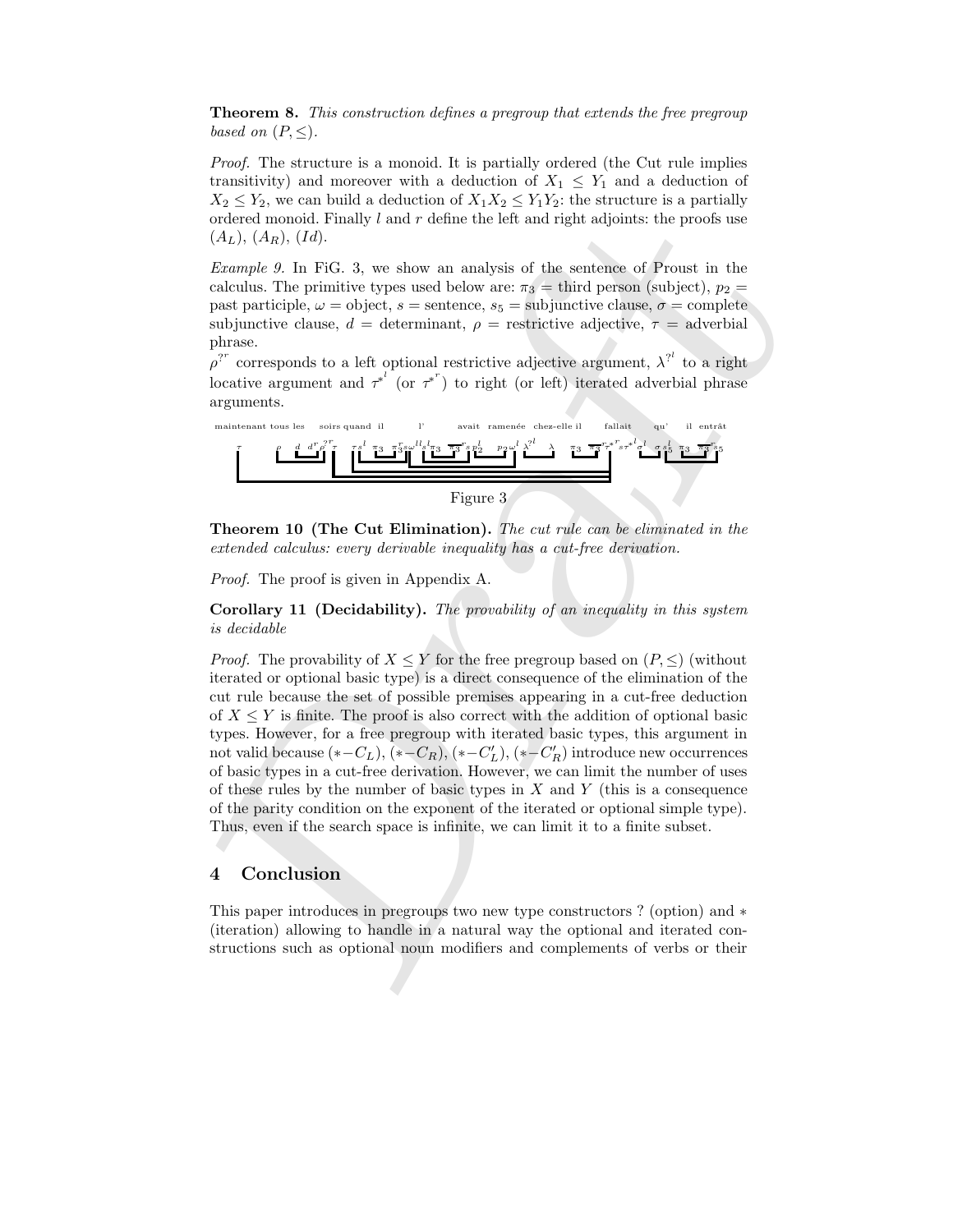circumstantials (adverbs, time or location clauses etc.). The extended sequent calculus for pregroups formalising the two constructors has natural properties and is decidable. The future work will concern the complexity of this calculus and the development of a parser for this new class of PG.

### References

- 1. Lambek, J.: Type grammars revisited. In Lecomte, A., Lamarche, F., Perrier, G., eds.: Logical aspects of computational linguistics: Second International Conference, LACL '97, Nancy, France, September 22–24, 1997; selected papers. Volume 1582., Springer-Verlag (1999)
- 2. Lambek, J.: The mathematics of sentence structure. American Mathematical Monthly 65 (1958) 154–170
- 3. Casadio, C., Lambek, J.: An algebraic analysis of clitic pronouns in italian. In de Groote, P., Morill, G., Retoré, C., eds.: Logical aspects of computational linguistics: 4th International Conference, LACL 2001, Le Croisic, France, June 2001. Volume 2099., Springer-Verlag (2001)
- References<br>
1. Lauden, J. S. Type grammars revisited. In Leconde, A., Laudente, F., Perrier, G., Laudente, 1.3, Perrier of computational biograics Second International Conference,<br>
1. Secondary and the material contributi 4. Bargelli, D., Lambek, J.: An algebraic approach to french sentence structure. In de Groote, P., Morill, G., Retoré, C., eds.: Logical aspects of computational linguistics: 4th International Conference, LACL 2001, Le Croisic, France, June 2001. Volume 2099., Springer-Verlag (2001)
	- 5. Lambek, J.: Type grammar meets german word order. Theoretical Linguistics 26 (2000) 19–30
	- 6. Lambek, J., Preller, A.: An algebraic approach to the german noun phrase. Linguistic Analysis 31 (2003) 3–4
	- 7. Cardinal, K.: An algebraic study of Japanese grammar. Master's thesis, McGill University, Montreal (2002)
	- 8. Sadrzadeh, M.: Pregroup analysis of persian sentences (2007)
	- 9. Buszkowski, W.: Lambek grammars based on pregroups. In Groote, P., Morrill, G., Retoré, C., eds.: 4th Intern. Conf. "Logical Aspects of Computational Linguists". Number 2099 in LNAI (2001) 95–109
	- 10. Tesnière, L.: Éléments de syntaxe structurale. Librairie C. Klincksiek, Paris (1959)
	- 11. Hays, D.: Dependency theory: A formalism and some observations. Language 40 (1964) 511–525
	- 12. Sleator, D.D., Temperly, D.: Parsing English with a Link Grammar. In: Proc. IWPT'93. (1993) 277–291
	- 13. Kahane, S., ed.: Les grammaires de dépendance. In Kahane, S., ed.: Traitement automatique des langues. Volume 41., Paris, Hermes (2000) n. 1/2000.
	- 14. Dikovsky, A.: Dependencies as categories. In Kruiff, G.J., Duchier, D., eds.: Proc. of Workshop "Recent Advances in Dependency Grammars". In conjunction with COLING 2004, Geneva, Switzerland (August, 28th 2004) 90–97
	- 15. Dekhtyar, M., Dikovsky, A.: Categorial dependency grammars. In Moortgat, M., Prince, V., eds.: Proc. of Intern. Conf. on Categorial Grammars, Montpellier (2004) 76–91
	- 16. Do˘sen, K.: Cut Elimination in Categories. Kluwer Academic publishers, Dordrecht, Boston, London (1999)
	- 17. Buszkowski, W.: Cut elimination for the lambek calculus of adjoints. In Abrusci, V., Casadio, C., eds.: New Perspectives in Logic and Formal Linguisitics, Proceedings Vth ROMA Workshop, Bulzoni Editore (2001)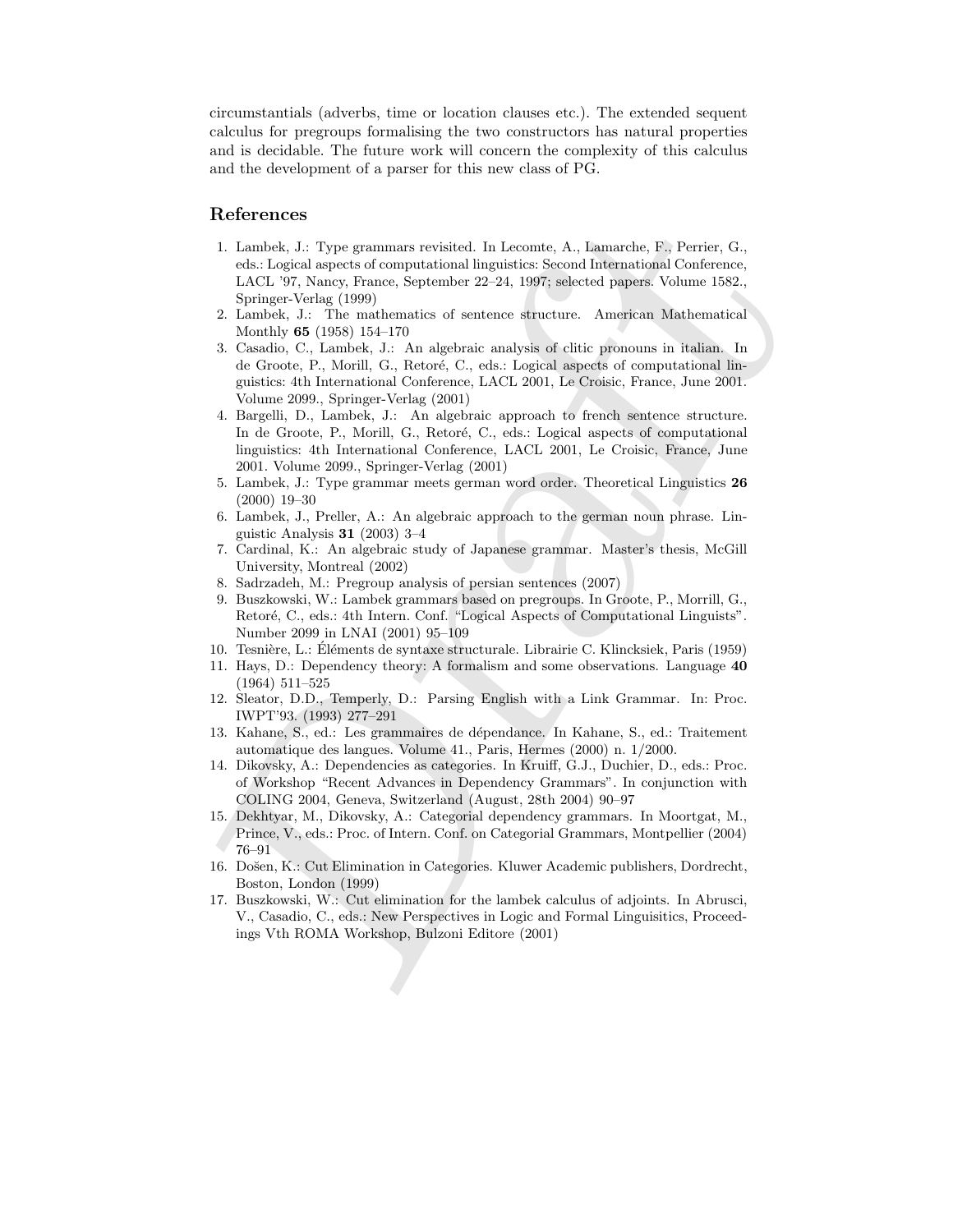## Appendix  $A$  - Cut elimination in  $S'$ : proof details

This proof assumes lemmas detailed in the Appendix B. Take again the systems precedently introduced and consider  $S$  the system without Cut and  $S'$  the system with the rule Cut Clearly a proof in S is also a proof in  $S'$ .

To show the converse, we proceed by induction on the number of Cut and on the length of a derivation  $\gamma_l$ , ending in Cut in  $S^{\prime}$ :



- If  $R_l$  is the axiom rule, the last rule (cut) can be suppressed since  $R_r$  has the same conclusion as  $\mathcal{D}$ . If  $R_r$  is the axiom rule, the last rule (cut) can also be suppressed since  $R_l$  has the same conclusion as D. We now assume that neither  $R_l$  nor  $R_r$  is the axiom rule.
- If  $R_l$  is the Cut rule, the induction hypothesis applies to  $\gamma_l$ , this Cut can be suppressed, in a proof  $\gamma'_l$ , and the final **Cut** can be suppressed in this deduction. If  $R_r$  is the **Cut** rule, we proceed similarly.

We now assume that neither  $\gamma_l$  or  $\gamma_r$  has a Cut rule.

- We consider the remaining possibilities for  $R_l$  (left part) and  $R_r$  (right part): these cases are detailed below. - If  $R_l$  is a left rule,
	- Y remains in the antecedent,
	- we can easily permute  $R_l$  with Cut.
	- If  $R_l$  is a right rule,

we apply a lemma or a rule on the right then Cut with the antecedent of  $R_l$ 

| $R_l$              | $R_r$ method                                      |
|--------------------|---------------------------------------------------|
| $A_L,  L$          | permute $R_l$ with Cut                            |
| $A_B$              | $Cut$ and lemma $(B1)$                            |
| $\overline{IND_R}$ | Cut and $IND_L$                                   |
| $? - W_R$          | $\vert$ <b>Cut</b> and lemma $\vert$ B2 $\rangle$ |
| $? - D_R$          | Cut and lemma (B3)                                |
| $* - W_R$          | Cut and lemma $(B4)$                              |
| $* - C_R$          | Cut and lemma (B5)                                |
| $* - CD$           | $\mathbf{Cut}$ and lemma (B6)                     |

To show the converse, we proceed by in-  
duction on the number of Cut and on the  
length of a derivation 
$$
\gamma_i
$$
, ending in Cut in  
 $S^2$ :  
  
 $\gamma_i$  =  $\prod_i R_i$  is the axiom rule, the last rule (cut) can be suppressed since  $R_r$  has the same  
conclusion as  $D$ . If  $R_r$  is the axiom rule, the last rule (cut) can also be suppressed  
since  $R_i$  has the same conclusion as  $D$ . We now assume that neither  $R_i$  nor  $R_r$  is  
the axiom rule.  
If  $R_i$  is the Cut rule, the induction hypothesis applies to  $\gamma_i$ , this Cut can be  
suppressed, in a proof  $\gamma'_i$ , and the final Cut can be suppressed in this deduction.  
If  $R_r$  is the Cut rule, we proceed similarly,  
We now assume that neither  $\gamma_i$  or  $\gamma_r$  has a Cut rule.  
  
We can easily permute  $R_i$  with Cut.  
  
These cases are detailed below.  
If  $R_i$  is a left rule,  
 $Y$  remains in the antecedent,  
we apply a lemma or a rule on the right  
we apply a lemma or a rule on the right  
then Cut with the antecedent of  $R_i$   
  
we apply a lemma or a rule on the right  
 $\frac{1}{2 - D_R} = \frac{\text{Cut and lemma (B3)}}{\text{Cut and lemma (B4)}}$   
  
 $\frac{1}{2 - D_R} = \frac{\text{Cut and lemma (B4)}}$   
  
the fact with the antecedent of  $R_i$   
 $\frac{1}{2 - D_R} = \frac{\text{Cut and lemma (B5)}{\text{cut and lemma (B6)}}$   
  
 $\frac{1}{2 - D_R} = \frac{\text{Cut and lemma (B4)}}$   
  
the  $\frac{1}{2 - D_R} = \frac{\text{Cut and lemma (B5)}{\text{cut and lemma (B6)}}$   
  
 $\frac{1}{2 - D_R} = \frac{\text{Cut and lemma (B5)}{\text{cut and lemma (B6)}}$   
  
 $\frac{1}{2 - D_R} = \frac{\text{Cut and lemma (B6)}{\text{cut and lemma (B6)}}$   
  
 $\frac{1}{2 - D_R} = \frac{\text{Cut and lemma (B6)}{\text{cut and lemma (B6)}}$   
  
 $\frac{1}{2 - D_R} = \frac{\text{Cut and lemma (B6)}{\text{cut and lemma (B6)}}$   
<

– A typical case for a right rule is : [ R<sup>l</sup> =? − W<sup>R</sup> ] X<sup>1</sup> ≤ Y1Z<sup>1</sup> ? − W<sup>R</sup> X<sup>1</sup> ≤ Y1p ? (2k) Z<sup>1</sup> = Y . . . R<sup>r</sup> Y ≤ Z 9 = ; γr Cut X ≤ Z 7→ X<sup>1</sup> ≤ Y1Z<sup>1</sup> Y1p ? (2k) Z<sup>1</sup> ≤ Z (lemmaB2) Y1Z<sup>1</sup> ≤ Z Cut X<sup>1</sup> ≤ Z

The other cases are similar  $\blacksquare$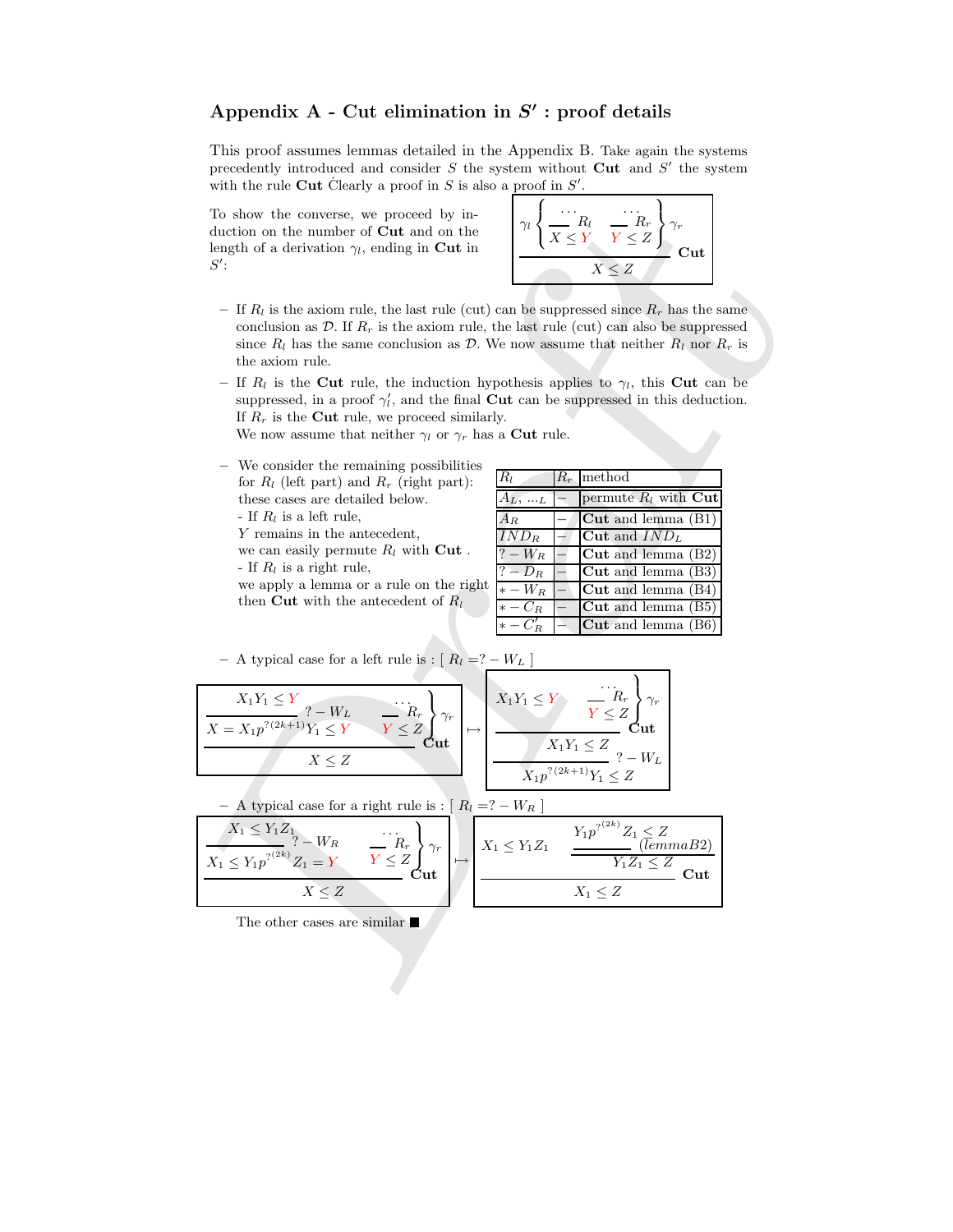## Appendix B - Lemmas for Cut elimination in  $S'$

- (1) if  $Up^{(n+1)}p'^{(n)}V \leq Z$  with  $p'^{(n)} \leq p^{(n)}$  and  $p, p'$  are primitive not an iterated or an optional type, then  $UV \leq Z$
- (1') if  $Up^{(n+1)}p^{(n)}V \leq Z$  with p an iterated or an optional type, then  $UV \leq Z$

(1") if  $UP_{(2k+1)}p^{*(2k)}V \leq Z$  or  $Up^{*(2k+2)}P_{(2k+1)}V \leq Z$ where  $P_{(2k+1)}$  has the form  $p^{(2k+1)}$  $\overbrace{n_1 \text{ times}}$  $p^{*(2k+1)}$  $\overbrace{0 \text{ or } \text{locc.}}$  $p^{(2k+1)}$  ${n_2}$  times , then  $UV \leq Z$ 

- (2) if  $Up^{?(2k)}V \leq Z$  then  $UV \leq Z$  (3) if  $Up$ <sup>?(2k)</sup> $V \le Z$  then  $Up^{(2k)}V \le Z$
- (4) if  $Up^{*(2k)}V \leq Z$  then  $UV \leq Z$
- (5) if  $Up^{*(2k)}V \leq Z$  then  $Up^{(2k)}p^{*(2k)}V \leq Z$
- (6) if  $Up^{*(2k)}V \leq Z$  then  $Up^{*(2k)}p^{(2k)}V \leq Z$

Proof These properties are shown for the system without Cut by induction on the premise of the inequality, according to the last applied rule.

We show  $(1')$  and  $(1'')$  separately after.

- The axiom cases are gathered below, including those for  $(1')$  and  $(1'')$ .
- (1), (1'), (1") case  $Up^{(n+1)}p'^{(n)}V = Z$  with  $p'^{(n)} \leq p^{(n)}$  or  $p = p'$  is an iterated or an optional type

$$
\text{then } \begin{array}{|l|l|} \hline UV \leq UV & A_R \\ \hline UV \leq Up^{(n+1)}p^{(n)}V & IND_R \\ \hline UV \leq Up^{(n+1)}p'^{(n)}V & \hline \hline \end{array} \text{or } \begin{array}{|l|l|} \hline UV \leq UV & A_R \\ \hline UV \leq Up^{(n+1)}p^{(n)}V & A_R \\ \hline \hline \end{array}
$$

(1") Axiom case with  $p = q^*$  let  $Z = UQ_{(2k+1)}q^{*(2k)}V$  (first form) or  $Z = Uq^{*(2k+2)}Q_{(2k+1)}V$ (second form)

where 
$$
Q_{(2k+1)}
$$
 has the form  $q^{(2k+1)} \underbrace{q^{*(2k+1)}}_{n_1 \text{ times}} \underbrace{q^{*(2k+1)}}_{n_3} \underbrace{q^{(2k+1)}}_{n_2 \text{ times}}$ 

We proceed by induction on  $n_1, n_2$ , to show that in the first form of Z, if  $Z = U q^{(2k+1)}$  $q^{*(2k+1)}$  $q^{(2k+1)}$  $q^{*(2k)}V$ , then  $UV \leq Z$ 

 $\overline{n_1 \text{ times}}$  $\overbrace{ }^{n_3}$  $n_2$  times \* for  $n_3 = 0; n_1 = n_2 = 0$ , we get  $UV \leq Z = Uq^{*(2k)}V$ , as conclusion of rule  $* - W_R$  on  $UV \leq UV$ 

(1") if 
$$
UP_{(2k+1)}p^{*(x,x)/} \leq Z
$$
 or  $Up^{*(2k+1)} \tbinom{2(k+1)}{k} \tbinom{2(k+1)}{k} \tbinom{2(k+1)}{k} \tbinom{2(k+1)}{k} \tbinom{2(k+1)}{k} \tbinom{2(k+1)}{k} \tbinom{2(k+1)}{k} \tbinom{2(k)}{k} \leq Z$   
\n(2) if  $Up^{7(2k)}V \leq Z$  then  $UV \leq Z$   
\n(3) if  $Up^{7(2k)}V \leq Z$  then  $UV \leq Z$   
\n(5) if  $Up^{*(2k)}V \leq Z$  then  $Up^{*(2k)}p^{*(2k)}V \leq Z$   
\n(6) if  $Up^{*(2k)}V \leq Z$  then  $Up^{*(2k)}p^{*(2k)}V \leq Z$   
\n**Proof** These properties are shown for the system without **Cut** by induction on the  
\npremise of the inequality, according to the last applied rule.  
\nWe show (1') and (1'') separately after.  
\n- The axiom cases are gathered below, including those for (1') and (1'').  
\n(1'), (1'') case  $Up^{(n+1)}p^{(n)}V = Z$  with  $p'^{(n)} \leq p^{(n)}$  or  $p = p'$  is an iterated or an optional  
\ntype  
\n
$$
\frac{UV \leq UV}{UV \leq Up^{(n+1)}p^{(n)}V} \frac{A_R}{k}
$$
\n
$$
\frac{UV \leq Up^{(n+1)}p^{(n)}V}{UV \leq Up^{(n+1)}p^{(n)}V} \frac{P}{k}
$$
\n(1'') Axiom case with  $p = q^*$  let  $Z = UQ_{(2k+1)}q^{*(2k)}V$  (first form) or  $Z = Uq^{*(2k+2)}Q_{(2k+1)}$   
\n(second form)  
\nwhere  $Q_{(2k+1)}$  has the form  $\underbrace{q^{(2k+1)}}_{q^{*(2k+1)}} \underbrace{q^{*(2k+1)}}_{q^{*(2k+1)}} q^{((2k+1)})} \underbrace{q^{((2k+1)})}_{q^{((2k+1))}} q^{((2k+1))}$   
\nWe proceed by induction

 $\ast$  for  $n_3 = 1; n_1 = n_2 = 0$ , it is shown above, applying  $A_R$ 

 $*$  for  $n_3 = 1$ ;  $n_1 > 0$  or  $n_2 > 0$ , we start from above when  $n_3 = 0$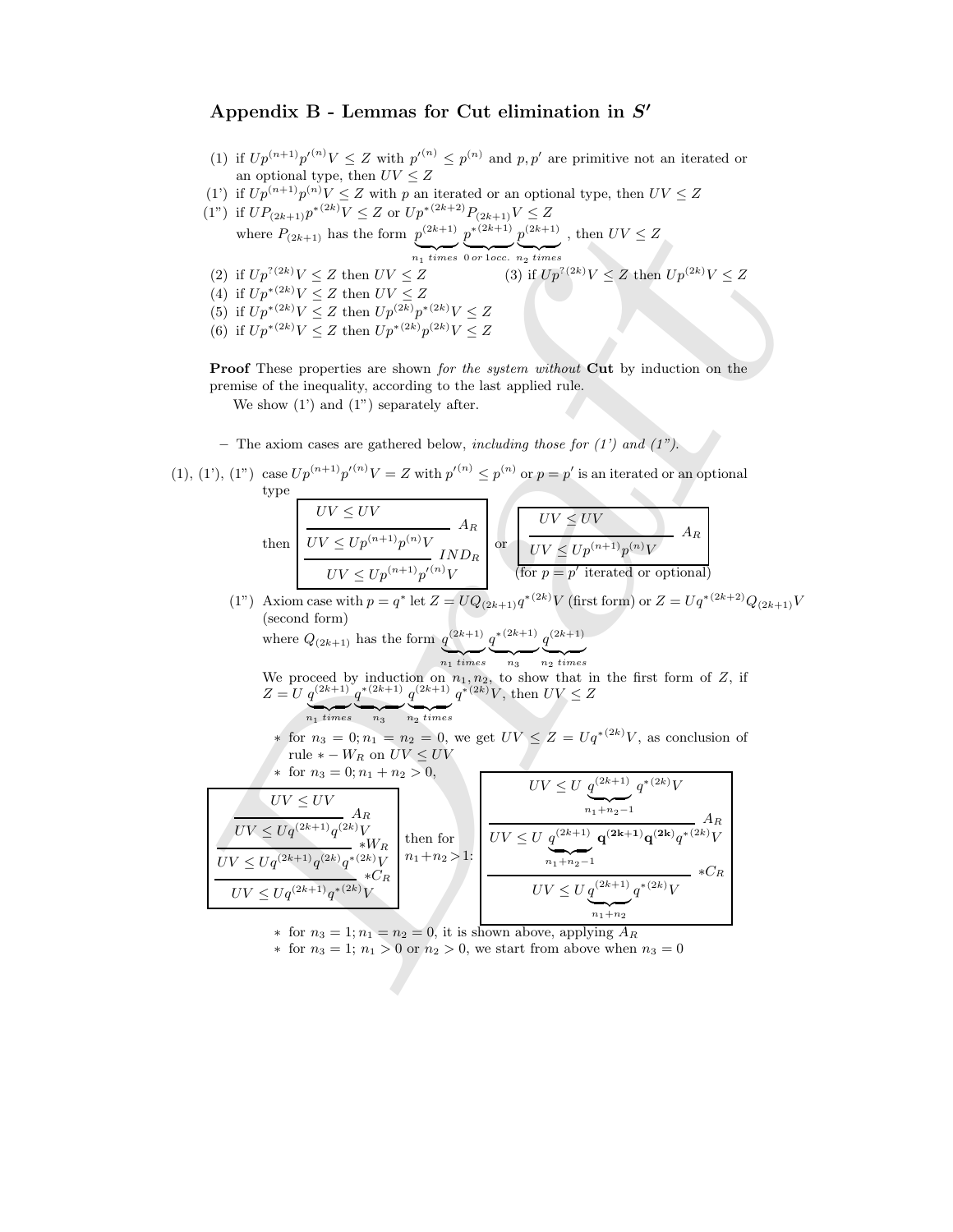Draft UV ≤ U q (2k+1) | {z } n<sup>1</sup> q ∗(2k) V ∗W<sup>L</sup> UV ≤ U q (2k+1) | {z } n<sup>1</sup> q ∗(2k+1) q ∗(2k) V A<sup>R</sup> UV ≤ U q (2k+1) | {z } n<sup>1</sup> q <sup>∗</sup>(2k+1)q (2k+1)q (2k) q ∗(2k) V ∗C<sup>R</sup> UV ≤ U q (2k+1) | {z } n<sup>1</sup> q <sup>∗</sup>(2k+1)q (2k+1) q ∗(2k) V we then repeat these last two steps if n<sup>2</sup> > 1. The second form is similar. (2) case Up ?(2k)V = Z then UV ≤ UV ? − W<sup>R</sup> UV ≤ Up ?(2k)V = Z (3) case Up ?(2k)V = Z then Up (2k)V ≤ Up (2k)V ? − D<sup>R</sup> Up (2k)V ≤ Up ?(2k)V = Z (4) case Up <sup>∗</sup>(2k)V = Z then UV ≤ UV ∗ − W<sup>R</sup> UV ≤ Up <sup>∗</sup>(2k)V = Z (5) case Up <sup>∗</sup>(2k)V = Z then Up (2k) p <sup>∗</sup>(2k)V ≤ Up (2k) p <sup>∗</sup>(2k)V ∗ − C<sup>R</sup> Up (2k) p <sup>∗</sup>(2k)V ≤ Up ?(2k)V = Z (6) case Up <sup>∗</sup>(2k)V = Z then Up ∗(2k) p (2k)V ≤ Up ∗(2k) p (2k)V ∗ − C 0 R Up ∗(2k) p (2k)V ≤ Up ?(2k)V = Z

- If the last rule is a right rule, it is easy to permute the induction hypothesis with this rule.
- In all cases distinct from (1), if the last rule is a left rule distinct from  $A_L$ , it cannot create the type  $p^{(2k)}$  or  $p^{*(2k)}$  involved in the lemma. We can then permute the induction hypothesis with this rule. The same remark holds in all cases distinct from (1), if the last rule is  $A_L$ , but does not create the type  $p^{?(2k)}$  or  $p^{*(2k)}$  involved in the lemma.
- $-$  In all cases distinct from (1), if the last rule is  $A_L$ , and it creates  $p^{? (2k)}$  or  $p^{*(2k)}$ , let  $p' = p^2$  according to case (2)(3), or  $p' = p^*$  for (4)(5)(6) such that:

$$
\boxed{U'p'^{(2k)}V = U'V' \le Z \atop U'p'^{(n)}p'^{(n+1)}V' \le Z} A_L
$$
 with  $Up'^{(2k)} = Up'^{(n)}$  or  $p'^{(2k)}V = p'^{(n+1)}V'$  We

then apply appropriate rules on  $U'V' \leq Z$ :

- $(i=1, 2k)$  we show  $U'p^{2(2k+1)}V' \leq Z$ , from  $(2-W_L)$  on  $U'V' \leq Z$  $\text{---}\text{in case}(2)$ , if  $(n = 2k - 1)$  we show  $U'p^{2(2k-1)}V' \leq Z$  similarly
- 
- $\gamma$  = in case(3), if  $(n = 2k)$  we show  $U'p^{(2k)}p^{(2k+1)}V' \leq Z$  by  $A_R$  then  $(2 D_L)$
- $-i$ n case(3), if (*n* = 2*k* − 1) we show  $U'p^{(2k-1)}p^{(2k)}V' \le Z$  by  $A_R$  then (? − D<sub>L</sub>)  $-i$ n case(4), if  $(n = 2k)$  we show  $U'p^{*(2k+1)}V' \leq Z$ , from  $(* - W_L)$  on  $U'V' \leq Z$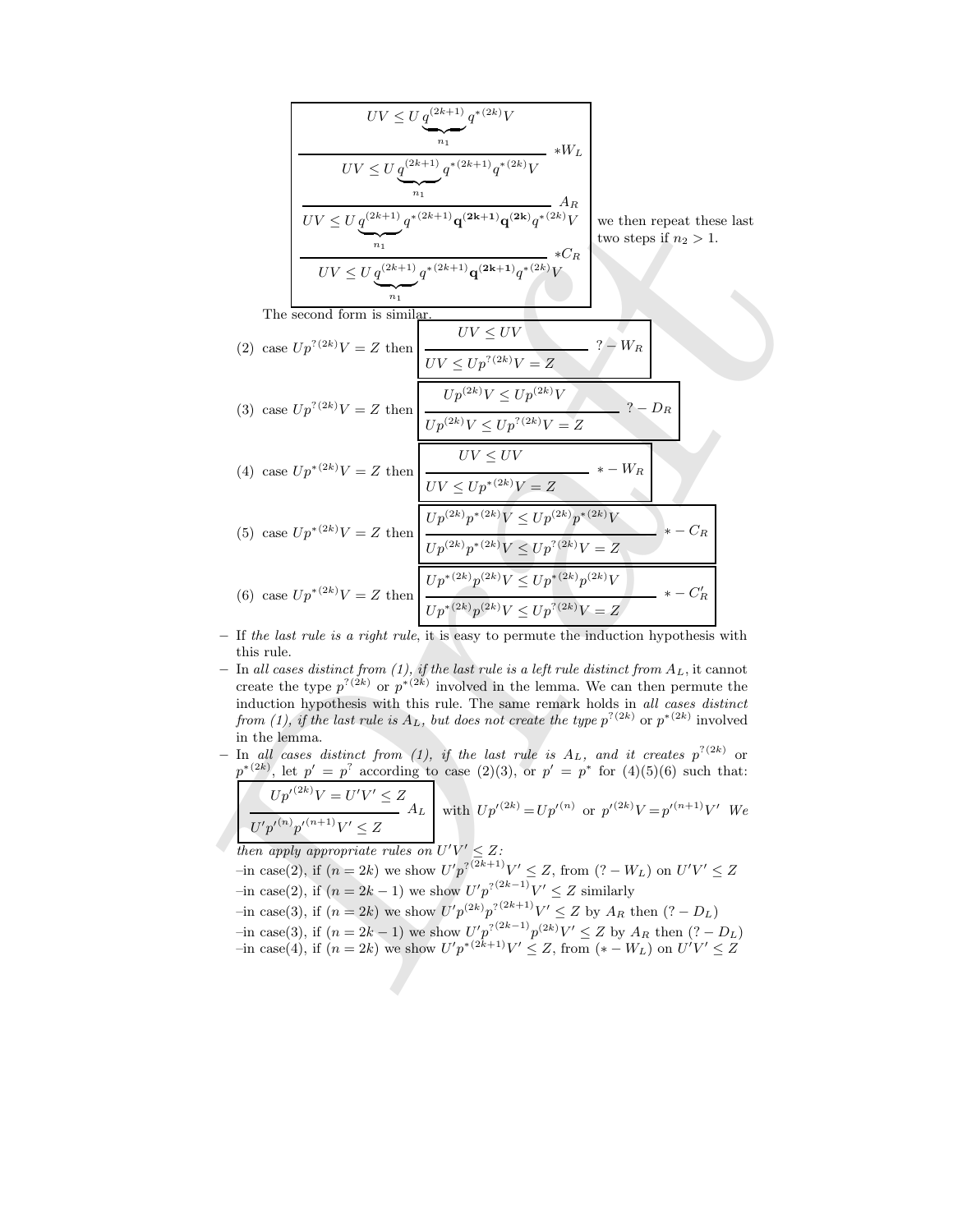then by  $A_1$ , again,  $U_T^{p/(2\alpha)}V^{\alpha(2\alpha)}V^{\alpha(2\alpha)}V^{\alpha(2\alpha)}V^{\alpha(2\alpha)}V^{\alpha(2\alpha)}V^{\alpha(2\alpha)}V^{\alpha(2\alpha)}V^{\alpha(2\alpha)}V^{\alpha(2\alpha)}V^{\alpha(2\alpha)}V^{\alpha(2\alpha)}V^{\alpha(2\alpha)}V^{\alpha(2\alpha)}V^{\alpha(2\alpha)}V^{\alpha(2\alpha)}V^{\alpha(2\alpha)}V^{\alpha(2\alpha)}V^{\alpha(2\alpha)}V^{\alpha(2\alpha)}V^{\alpha(2\alpha)}V^{\alpha(2\alpha)}$  $-i$ n case(4), if (*n* = 2*k* − 1) we show  $U'p^{*(2k+1)}V' \leq Z$  similarly  $-i$ n case(5), if  $(n = 2k)$  we show  $U'p^{(2k)}p^{*(2k)}p^{*(2k+1)}V' \leq Z$ , by  $A_L$  on  $U'V' \leq Z$ we get :  $U'p^{(2k)}p^{(2k+1)}V' \leq Z$ , then by  $A_L$  again :  $U'p^{(2k)}p^{*(2k)}p^{*(2k+1)}p^{(2k+1)}V' \leq Z$ , finally by  $*-C_L$ .  $-i$ n case(5), if (*n* = 2*k* − 1) we show  $U'p^{*(2k-1)}p^{(2k)}p^{*(2k)}V' ≤ Z$ , similarly : by  $A_L$  on  $U'V' \leq Z$  we get :  $U'p^{*(2k-1)}p^{*(2k)}V' \leq Z$ , then by  $A_L$  again :  $U'p^{*(2k-1)}p^{(2k-1)}p^{(2k)}p^{*(2k)}V' \leq Z$ , finally by  $*-C_L$ .  $-i$ n case(6), if  $(n = 2k)$  we show  $U'p^{*(2k)}p^{(2k)}p^{*(2k+1)}V' \leq Z$ , by  $A_L$  on  $U'V' \leq Z$ we get :  $U'p^{*(2k)}p^{*(2k+1)}V' \leq Z$ , then by  $A_L$  again :  $U'p^{*(2k)}p^{(2k)}p^{(2k+1)}p^{*(2k+1)}V' \leq Z$ , finally by  $*-C'_L$ .  $-i$ n case(6), if (*n* = 2*k* − 1) we show  $U'p^{*(2k-1)}p^{*(2k)}p^{(2k)}V' \leq Z$ , similarly : by  $A_L$  on  $U'V' \leq Z$  we get :  $U'p^{(2k-1)}p^{(2k)}V' \leq Z$ , then by  $A_L$  again :  $U'p^{(2k-1)}p^{*(2k-1)}p^{*(2k)}p^{(2k)}V' \leq Z$ , finally by  $*-C'_L$ .

 $-$  In the inductive case for Lemma $(1)$ , we consider applications of the rule that can interfere with  $p^{(n+1)}p'^{(n)}$  (in the other cases we can then permute the induction hypothesis with this rule) :

• 
$$
A_L
$$
 case 
$$
\frac{U' p'^{(n)} V \le Z}{U p^{(n+1)} p'^{(n)} V = U' p^{(n)} p^{(n+1)} p'^{(n)} V \le Z}
$$

 $p^{(n)} \leq p'^{(n)}$ , if  $p = p'$ , the premise is the desired inequality, otherwise we apply  $IND_L$ 

 $\bullet$   $\mathcal{A}_L$  case (second possibility) the premise is the desired inequality :

$$
Up'^{(n+1)}V' \leq Z
$$
  
\n
$$
Up^{(n+1)}p'^{(n)} V = Up^{(n+1)}p'^{(n)} p'^{(n+1)}V' \leq Z
$$
  
\n• 
$$
IND_L \cose \text{ if } p'^{(n)} \leq p''^{(n)} \qquad \qquad \frac{Up^{(n+1)}p''^{(n)}V \leq Z}{Up^{(n+1)}p''^{(n)}V \leq Z} IND_L
$$

we have  $p^{(n)} \leq p''^{(n)} \leq p''^{(n)}$  and apply the induction hypothesis on the premise using  $p^{(n)} \leq p''^{(n)}$ .

• *IND<sub>L</sub>* case if 
$$
p^{(n+1)} \leq q^{(n+1)}
$$
 
$$
\frac{Uq^{(n+1)}p'^{(n)}V \leq Z}{Up^{(n+1)}p'^{(n)}V \leq Z} \text{INDL}
$$

we have  $q^{(n)} \leq p^{(n)} \leq p'^{(n)}$  and apply the induction hypothesis on the premise using  $q^{(n)} \leq p'^{(n)}$ .

- Separate proof for  $(1')$  and  $(1'')$ . We proceed similarly, with all other cases of the lemma already proved. The axiom cases are already shown. We consider below the case of a left rule that interferes with the formula involved in the lemma (otherwise we can permute induction and the rule):
	- ?  $W_L$  case, we can write  $p = q^2$ , subcase  $n = 2k$  $Uq^{7\,(2k)}V\leq Z$  $? - W_L$  $Uq^{7(2k+1)}q^{7(2k)}V \leq Z$ subcase  $n = 2k - 1$  $Uq^{7\, (2k)}V\leq Z$  $? - W_L$  $Uq^{(2k)}q^{(2k-1)}V \leq Z$

we then apply lemma  $B(2)$  on the premise